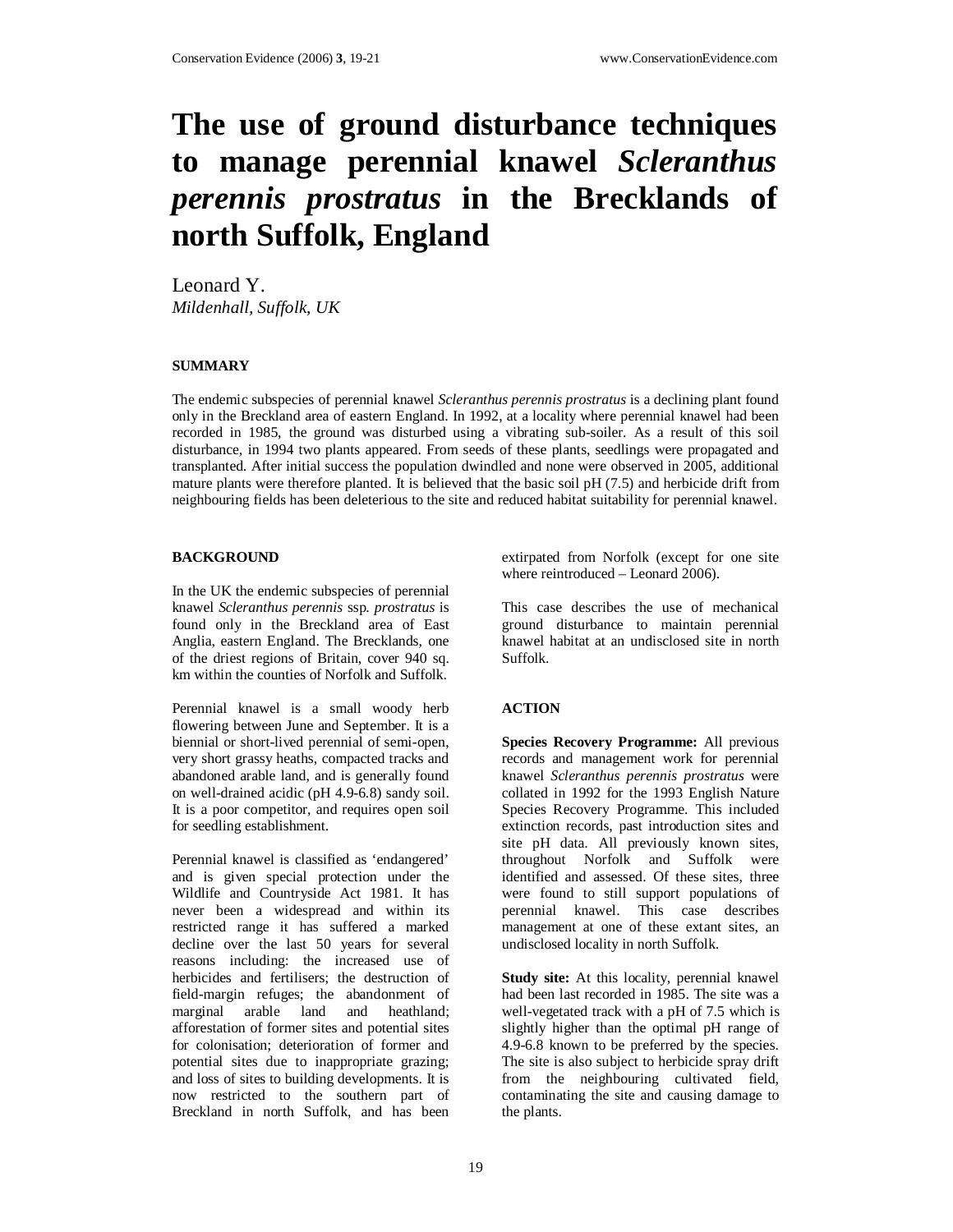| Year | No. of   | Date of                                | Management                                                                                 | Date of                             |
|------|----------|----------------------------------------|--------------------------------------------------------------------------------------------|-------------------------------------|
|      | plants   | count                                  | activity                                                                                   | managemet                           |
| 1995 | 99       | $27$ Nov                               |                                                                                            |                                     |
| 1996 | 35<br>9  | 4 May<br>3 Nov                         |                                                                                            |                                     |
| 1997 | 45       | August                                 | 63 individuals<br>planted;<br>60 individuals<br>planted                                    | June<br>October                     |
| 1998 | 101      | Summer<br>(exact<br>date not<br>known) | Ground<br>disturbed using<br>forage harvester<br>and vehicles;<br>Swiping of<br>vegetation | Summer<br>(exact date<br>not known) |
| 1999 | 47       | 26 July                                |                                                                                            |                                     |
| 2000 |          |                                        | Track scarified:<br>Seeds scattered                                                        | 8 October                           |
| 2001 | 25       | 6 August                               |                                                                                            |                                     |
| 2002 | 38       | 14 July                                |                                                                                            |                                     |
| 2003 | 24       | 2 July                                 |                                                                                            |                                     |
| 2004 | $\theta$ | Summer<br>(exact<br>date not<br>known) | 17 flowering<br>individuals<br>planted                                                     |                                     |
| 2005 | 240      | August<br>2005                         | 14 flowering<br>individuals<br>planted                                                     |                                     |

**Table 1.** Management and decline of perennial knawel at an undisclosed site in north Suffolk between 1995 and 2005.

**Ground disturbance and introduction of perennial knawel:** In 1992, the ground was disturbed along a 67 m length of the track, using a shakerator (a vibrating sub-soiler). As a result of this soil disturbance, in 1994, two perennial knawel plants appeared in the exact place where perennial knawel was last recorded in 1985. From these two plants, 99 seedlings were propagated and replanted on 27 November 1995. Seedlings were well-watered in their pots (in which they had been cultivated locally) prior to the transplanting.

Management at this site is undertaken annually, disturbing the ground using a forage harvester and 4WD vehicles to create bare patches suitable for seed set and seedling growth, and also hand-swiping of encroaching taller vegetation. Additional seeds and seedlings were added on occasions.

## **CONSEQUENCES**

In spring 2005, no perennial knawel was found at the site (Figure 1 & Table 1 for details of the timing of management and population decline data) and the track was once again lush with other vegetation. However, 14 further mature flowering individuals were planted during the spring of 2005. By the end of the season (August/September), the original 14 flowering individuals were still present and there were additionally three vegetative individuals, and 123 minute seedlings (all under one single parent plant). Active management of the site is continuing in an attempt to establish a self-sustaining population.

**Conclusions:** Various techniques have been used to manage habitat for perennial knawel at this site in north Suffolk, including initially using a shakerator to prepare the site seven years after perennial knawel appeared to have been lost, subsequent use of a forage harvester and 4WD vehicles to occasionally disturb the soil, and also swiping of other encroaching vegetation .

Although it is understood that ensuring that the ground is disturbed and that there is suitably sufficient bare ground (30-50%) to facilitate successful germination and seedling growth, it is unclear whether it has been ground disturbance or the replanting of additonal individuals that maintained the population until 2003. Since the initial planting in 1995, this site has suffered a gradual perennial knawel population decline up until 2005, when additonal plants were added. It is believed that the basic pH (7.5) of the soil and the herbicide spray drift from the neighbouring field has been deleterious to the site and has reduced the habitat suitability for perennial knawel.

#### **REFERENCES**

Leonard Y. (2006) Reintroduction of perennial knawel *Scleranthus perennis prostratus* to Thetford National Nature Reserve, Norfolk, England. *Conservation Evidence,* 3, 9-10.